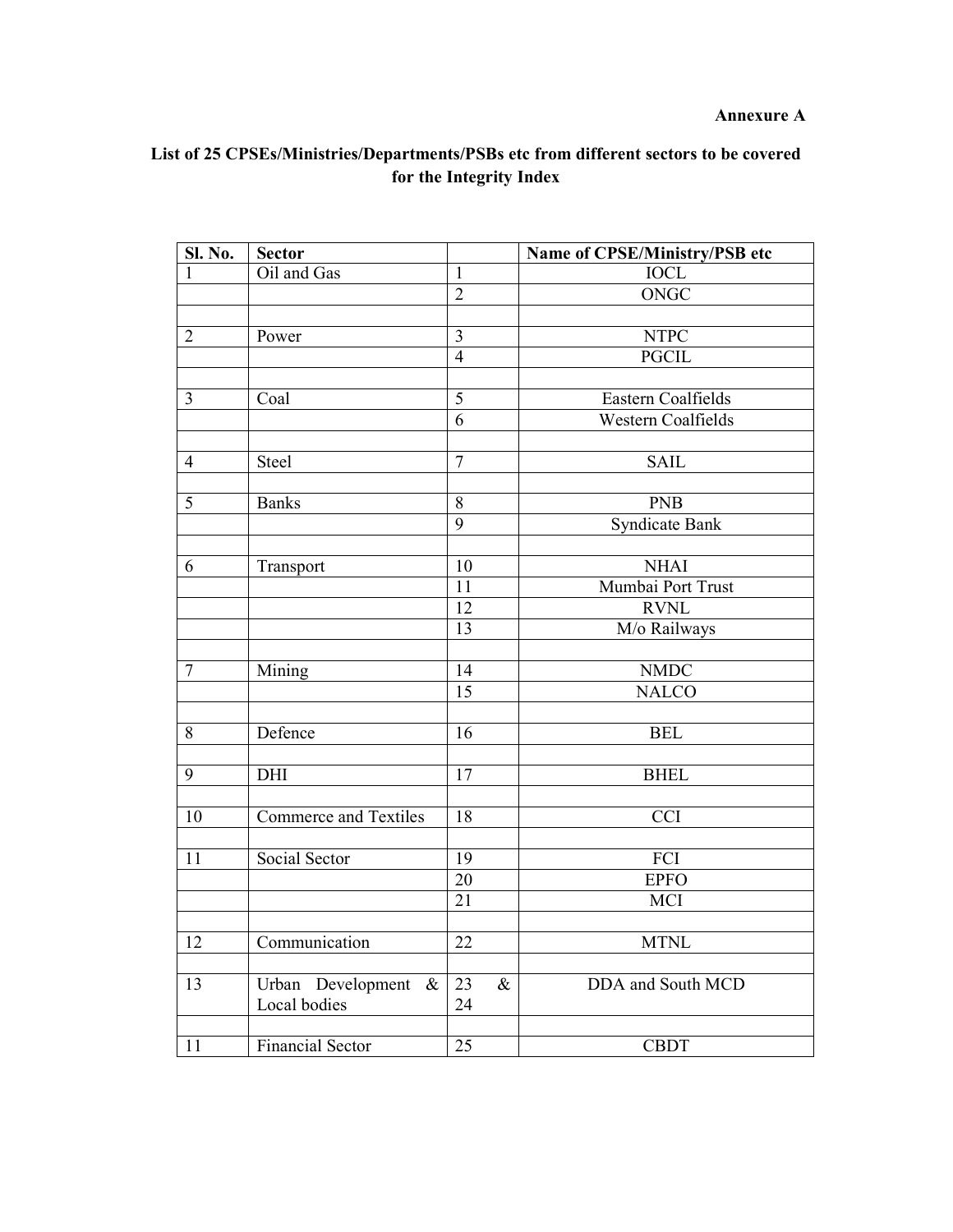|   | Pre-Bid Queries - Engagement of Consultant for development of an Integrity Index for Public Organizations |          |                                                                                                                                                                                                                                                                                                                                                                                                                                                          |                                                                                                                                                                                                                                                              |
|---|-----------------------------------------------------------------------------------------------------------|----------|----------------------------------------------------------------------------------------------------------------------------------------------------------------------------------------------------------------------------------------------------------------------------------------------------------------------------------------------------------------------------------------------------------------------------------------------------------|--------------------------------------------------------------------------------------------------------------------------------------------------------------------------------------------------------------------------------------------------------------|
|   |                                                                                                           |          |                                                                                                                                                                                                                                                                                                                                                                                                                                                          |                                                                                                                                                                                                                                                              |
|   | <b>RFP Document Reference -</b>                                                                           |          |                                                                                                                                                                                                                                                                                                                                                                                                                                                          |                                                                                                                                                                                                                                                              |
|   | S. No. Section / Clause No.                                                                               | Page No. | <b>Content of RFP requiring Clarification</b>                                                                                                                                                                                                                                                                                                                                                                                                            | <b>Clarifications</b>                                                                                                                                                                                                                                        |
|   |                                                                                                           |          |                                                                                                                                                                                                                                                                                                                                                                                                                                                          |                                                                                                                                                                                                                                                              |
|   | Paragraph 1                                                                                               |          | The last statement in the paragraph mentions about " research-based approach to creating an<br>integrity index that various organizations can use". Is the research only to identify what parameters<br>constitutes integrity index? Or is objective of the research is to measure the integrity against the<br>defined parameters?                                                                                                                      | The research is to identify the parameters which will constitute<br>integrity index (for all CPSEs PSBs & Central Government Department)<br>and use it to measure the integrity against the defined parameters (in<br>25 no. of CPSEs as per list attached). |
|   |                                                                                                           |          | Who are the intended target audience for the research - organization representatives or free<br>community surveys who are recipient of services from these organizations(primary research with<br>representative sample) ?                                                                                                                                                                                                                               | Organisation representative and stakeholders                                                                                                                                                                                                                 |
|   | <b>Pont 2.1(i)</b>                                                                                        |          | Definition of "public organization" is very wide. What kind of "public organisations" are covered in this<br>project?                                                                                                                                                                                                                                                                                                                                    | All organisations under the jurisdiction of CVC as per CVC Act 2003(for<br>eg. Central Public Sector organisations, PSBs and Central Government<br>Departments)                                                                                              |
|   | Point # 2.1.(v)                                                                                           |          | Need more understanding on statement " Create an internal and external ecosystem that promotes<br>working with Integrity". Is this referring to ethical workshops, define and implement policies and<br>processes with controls, tone at the top, consequence management initiates etc. for Public<br>Organizations?<br>Or is it referring to communication between CVC and Public Organizations<br>around the score and associated accountabilities?    | The objective of the Integrity Index is as per Clause 2 of RFP                                                                                                                                                                                               |
|   | Point # 3, Page 2: point # 4                                                                              |          | The '5 year roadmap' is not clear. Need to understand what the management is looking at as<br>milestones across the 5 years. Is the authority planning to stagger this exercise among its public<br>organizations across the 5 years, or every organization will undergo the benchmark every year on an<br>ongoing basis?                                                                                                                                | The 5 year road map is an action plan and scope is defined in clause 3<br>(Scope of current RFP only for one year)                                                                                                                                           |
| 6 | Point #3                                                                                                  |          | Test run the Index among a set of Public Organizations to establish its reliability and validate the<br>model. How many public organizations do we need to test run the Index for? Further, would we be<br>provided access the resources of the public organization including employees, data/information<br>etc?Do we need to perform pilot end to end, including the business indicator correlation and call to<br>action by the public organizations? | 25 no. of organisations (As per Annexure A). Yes, if so required. Yes<br>(as specified in para 3)                                                                                                                                                            |
|   |                                                                                                           |          | Proposals are invited by 15.30 hrs (IST) on 06 June 2016 from reputed academic<br>institutes/organisations with experience and expertise in public policy matters                                                                                                                                                                                                                                                                                        | Consortiums are not eligible to apply. Further it is clarified that                                                                                                                                                                                          |
| 7 | Clause No. 5.1                                                                                            |          | Request you to please clarify if partnership/consortium allowed as part of engagement<br>Is consortium of two institutions is allowed to bid for the project?<br>Is consortium of two or more organisations is allowed to bid to for the project with main bidder<br>fulfilling the eligibility criteria given under section 5.1 of the request for proposal (RFP) ?                                                                                     | "Academic institutes/organisations" should be read as academic<br>institutes or academic organisations only.                                                                                                                                                 |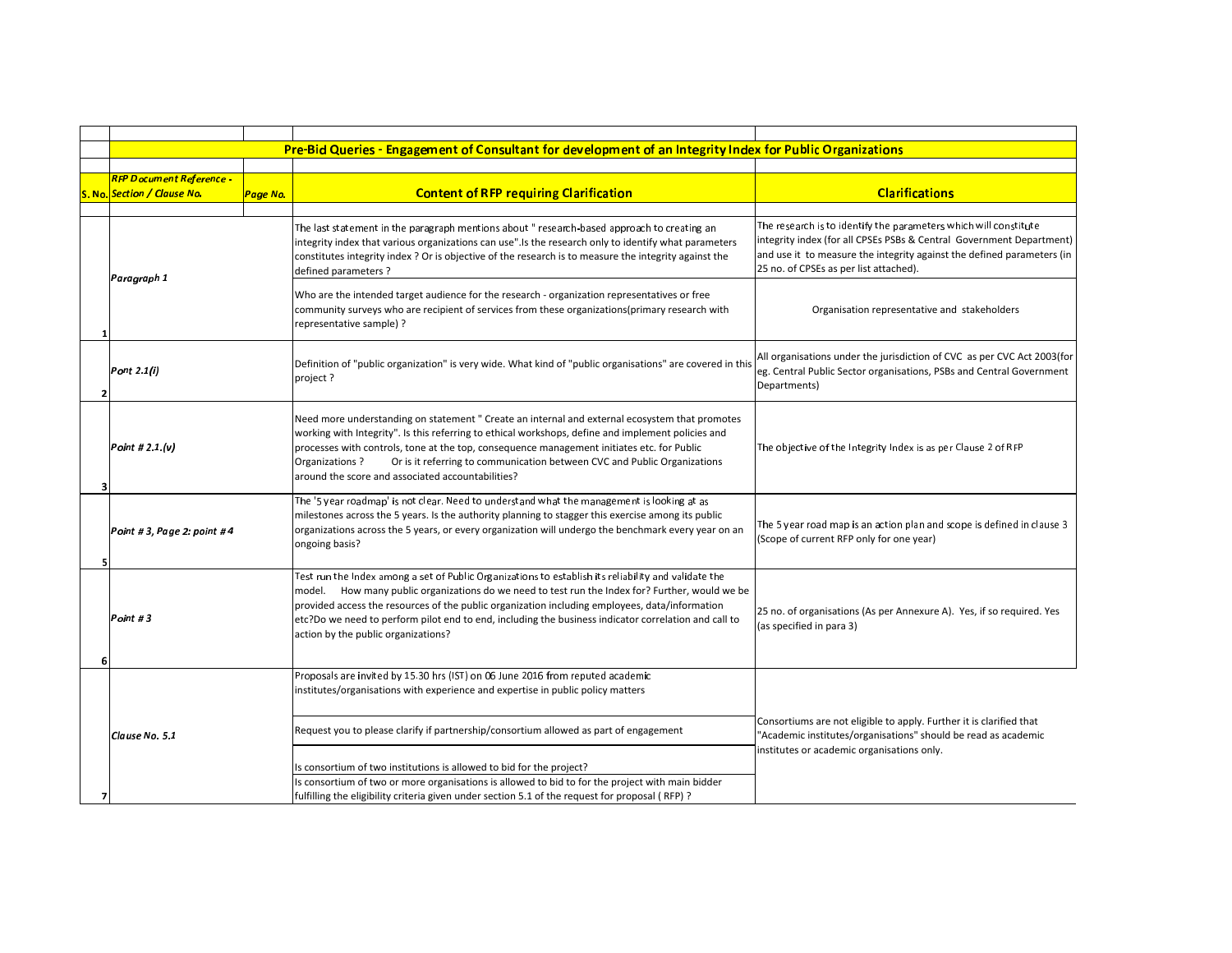|    | 8                                      | The statement mentions that the experience needs to be with central government only. Are the<br>personnel with relevant experience but with other organizations eligible ?<br>The personnel refers to all the members to be deployed on this assignments, including the on field<br>consultants, or only the technical core team that shall lead the engagement.                                |                                                                                                                                                           |
|----|----------------------------------------|-------------------------------------------------------------------------------------------------------------------------------------------------------------------------------------------------------------------------------------------------------------------------------------------------------------------------------------------------------------------------------------------------|-----------------------------------------------------------------------------------------------------------------------------------------------------------|
|    | Point # 5.1(iii)                       | Key personnel with minimum 10 years' experience of research, training and consultancy for the<br>central government on issues of transparency, accountability and efficient governance.                                                                                                                                                                                                         | Experience of the technical core team which will lead the engagement<br>s relevant (specified in section C of clause 6.4)                                 |
|    |                                        | Request you please allow experience for any government organization/PSU.(not limited to central<br>government)                                                                                                                                                                                                                                                                                  |                                                                                                                                                           |
|    |                                        | Institutions with ability to draw upon national and international expertise on the subject.                                                                                                                                                                                                                                                                                                     |                                                                                                                                                           |
| 10 | Clause No. 5.1, Point 2                | Request you to assign some additional weightage to international exposure in integrity related<br>projects and in international organizations as part of evaluation criteria for resources/team                                                                                                                                                                                                 | No change in the terms of the RFP                                                                                                                         |
| 11 | Point # 6.1                            | Explain " Bids with conditionality". We could not understand what does this mean                                                                                                                                                                                                                                                                                                                | No additional conditions other than mentioned in the RFP                                                                                                  |
| 12 | Point # 6.4, Section A and Section C   | For Section A and section C, are there any specific guidelines on scoring or is it subjective scoring. E.g.<br>Experience of Public Governance/Policies etc Vs Technical skills on MR Vs Experience of PMO of such<br>arge engagement?<br>Indian Central Government Experience Vs. Experience on relevant Domain<br>Indian Central Government experience Vs International Government Experience | No specific guidelines other than already specified in the RFP. Marks<br>will be awarded by the Evaluation Committee.                                     |
| 13 | Point # 6.4, Section A and Section C   | What are the preferred educational qualifications that the management is seeking for?                                                                                                                                                                                                                                                                                                           | Experience in public policy/working with the government                                                                                                   |
| 14 | Point # 6.4, Section A and Section C   | Can we partner with relevant non-government organizations for some of the on-field activities carried<br>out on need basis? If yes, can we inform during the course of the engagement, or we need to identify<br>and declare before submission of proposal?                                                                                                                                     | Yes the appointed bidder may furnish a list of suitable partners with<br>credentials for consideration and approval by the Commission.                    |
|    | 15 <i>Point # 6.4</i>                  | Is there a preferred format - word document or presentation format?                                                                                                                                                                                                                                                                                                                             | Technical bid as per format specified in clause 6.4 in word document.<br>Presentation before the committee in PPT(hard copy of presentation -<br>10 sets) |
|    |                                        | Details of core team that will be handling the proposed project                                                                                                                                                                                                                                                                                                                                 |                                                                                                                                                           |
| 16 | Clause No. 6.4, Section C, Point 1     | We understand that details of core team would refer only to the team structure as part of this<br>evaluation criteria, because education qualification and project experience has been scored separately<br>as part of evaluation criteria. Request you to please confirm this understanding.                                                                                                   | Yes                                                                                                                                                       |
|    |                                        |                                                                                                                                                                                                                                                                                                                                                                                                 | Relevent experience as per clause 5                                                                                                                       |
| 17 | (i) Clause No. 6.4 , Section A , Point | Profile of the organization with full particulars of the ownership and activities of the bidder<br>Request you please clarify if there is any specific criteria/requirement CVC is looking at as part of this<br>evaluation criteria.                                                                                                                                                           |                                                                                                                                                           |
|    |                                        | understanding of terms of reference                                                                                                                                                                                                                                                                                                                                                             | The work which is required to be done to bring into evistence the                                                                                         |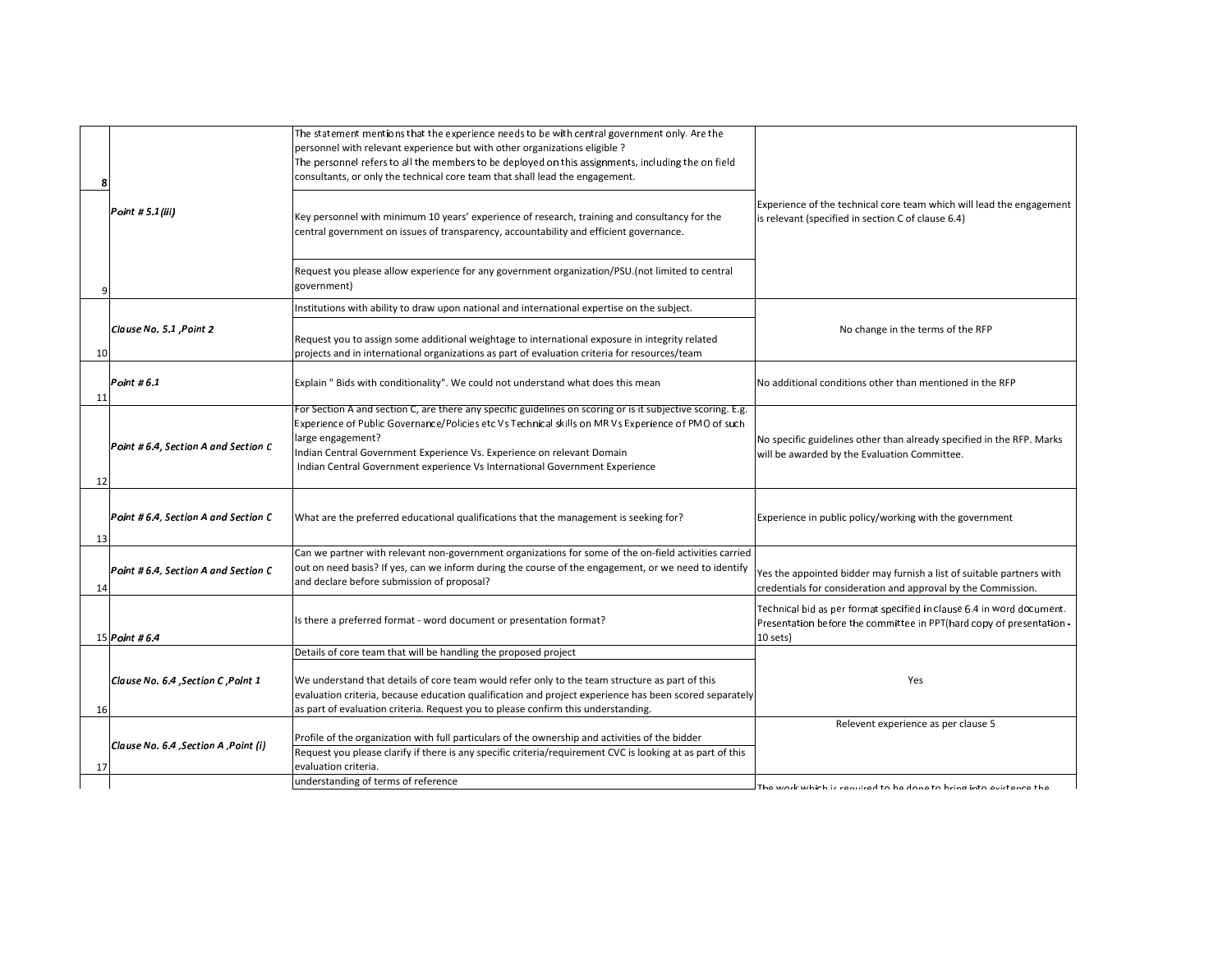|    | Clause No. 6.4 , Section B , Point (iii) | Request you to please clarify what is expected from bidder under evaluation criteria "understanding                      | וווב ממחצ מחומדו מדבלתורבת נה מב תהווב נה מדווג? והנה בעוסרבו ורב רווב<br>integrity index. |  |
|----|------------------------------------------|--------------------------------------------------------------------------------------------------------------------------|--------------------------------------------------------------------------------------------|--|
| 18 |                                          | of terms of reference"                                                                                                   |                                                                                            |  |
|    |                                          | The proposal (two envelopes) to be submitted by 15.30 hours on 06/06 / 2016                                              |                                                                                            |  |
|    | lClause No. 6.2                          | In order to prepare a quality proposal and incorporate changes as per pre-bid response, request you                      | Last date for submission of bids has been extended to 13.06.2016. at                       |  |
|    |                                          | to please allow time period of at least 10 working days for submission of bid, after the pre-bid queries                 | 16.00hrs.                                                                                  |  |
| 19 |                                          | response has been published.                                                                                             |                                                                                            |  |
|    |                                          | We currently are assuming that the "Lump-sum" fee does not include the following :                                       | 'Lump sum consultancy fee" includes not only the consultancy fee but                       |  |
|    |                                          |                                                                                                                          | also all other expenses i.e travel and transportation; all activities                      |  |
|    |                                          |                                                                                                                          | required for executing the project such as research, workshops,                            |  |
|    |                                          |                                                                                                                          | surveys etc and other miscellaneous expenditure. However                                   |  |
|    | Point # 8.1                              | 1. Out of Pocket Expenses incurred in order to execute engagement - travel, stationaries, lodging,                       | expenditure on unforseen contingencies may be permitted with the                           |  |
|    |                                          | transportations, tools, communication, internet. Is there any cap on that?                                               | approval of the Commission.                                                                |  |
|    |                                          | 2. In order to institutionalize this mechanism, we may have to deploy tool (e.g. SPSS, WFM) at your                      |                                                                                            |  |
|    |                                          | premise. There may also be cost of implementation of the tool including portal/Web etc. These will be                    | Should not be factored in the financial bid                                                |  |
|    |                                          | either directly billed by vendors to CVC or we can source.                                                               |                                                                                            |  |
| 20 |                                          | 3. Expenses of third party partners for on-field information collation (if any).                                         | Included in lump-sum                                                                       |  |
|    |                                          | Can we propose estimated fee and keep it time and material based. In the absence of this option, we                      | Estimated fee is not acceptable                                                            |  |
|    |                                          | need the following information.                                                                                          |                                                                                            |  |
|    |                                          | -What is the frequency of MR that the management is expecting?                                                           | Under the current mandate one MR of the organisation                                       |  |
|    |                                          | -What is the minimum coverage of sample organizations for the baseline that the management is                            |                                                                                            |  |
|    | Point # 8.1                              | expecting?                                                                                                               | 25(as per Annexure A)                                                                      |  |
|    |                                          | Would have liberty in choosing the sample organisations?                                                                 |                                                                                            |  |
|    |                                          | -Is there any requirement in covering geographical spread?                                                               | As indicated above                                                                         |  |
|    |                                          | -Is the accountability of sourcing information/access to resources from sample organization with us,                     | With the bidder with assistance by the Commission                                          |  |
| 21 |                                          | or the CVC?                                                                                                              |                                                                                            |  |
|    |                                          | We feel that post the development of the index and the model, it would be better if an IT system is                      |                                                                                            |  |
|    | General                                  | used for data collection, assimilation, data analysis etc, We assume that if such recommendation is                      | Outside the scope of current engagement.                                                   |  |
|    |                                          | made, the actual development would be outside the scope of current engagement and may be taken<br>as contract extension. |                                                                                            |  |
| 22 |                                          |                                                                                                                          |                                                                                            |  |
|    |                                          |                                                                                                                          | Milestone based to be decided in consultation with the appointed                           |  |
|    | 23 Payment Terms                         | There is no information provided on payment terms. Request you to provide clarity on the same.                           | bidder                                                                                     |  |
|    |                                          | The RFP does not mention specific format for cover letter/authorized signatory.                                          |                                                                                            |  |
|    | 24 General                               | Is separate PoA required for authorized signatory for the proposal                                                       | Yes                                                                                        |  |
|    |                                          | The contract terms have not been mentioned.                                                                              |                                                                                            |  |
|    | General                                  | We would request to include the following clause in it                                                                   |                                                                                            |  |
|    |                                          | Limitation of Liability                                                                                                  | As per the law of the land                                                                 |  |
|    |                                          |                                                                                                                          |                                                                                            |  |
|    |                                          | The overall liability of the consultants would be limited up to the agreement value, this has also been                  |                                                                                            |  |
| 25 |                                          | the genera industry practice followed across central and state government tenders over the years.                        |                                                                                            |  |
|    |                                          |                                                                                                                          |                                                                                            |  |
|    |                                          | Is there any budget or cap that the management has decided on this ? If yes, can the consulting firm                     | No                                                                                         |  |
|    |                                          | have an idea of the budget range. The proposed assignment can be carried out with varied level of                        |                                                                                            |  |
|    | 26 General                               | detail and nuance depending on the management requirement and budget range available                                     |                                                                                            |  |